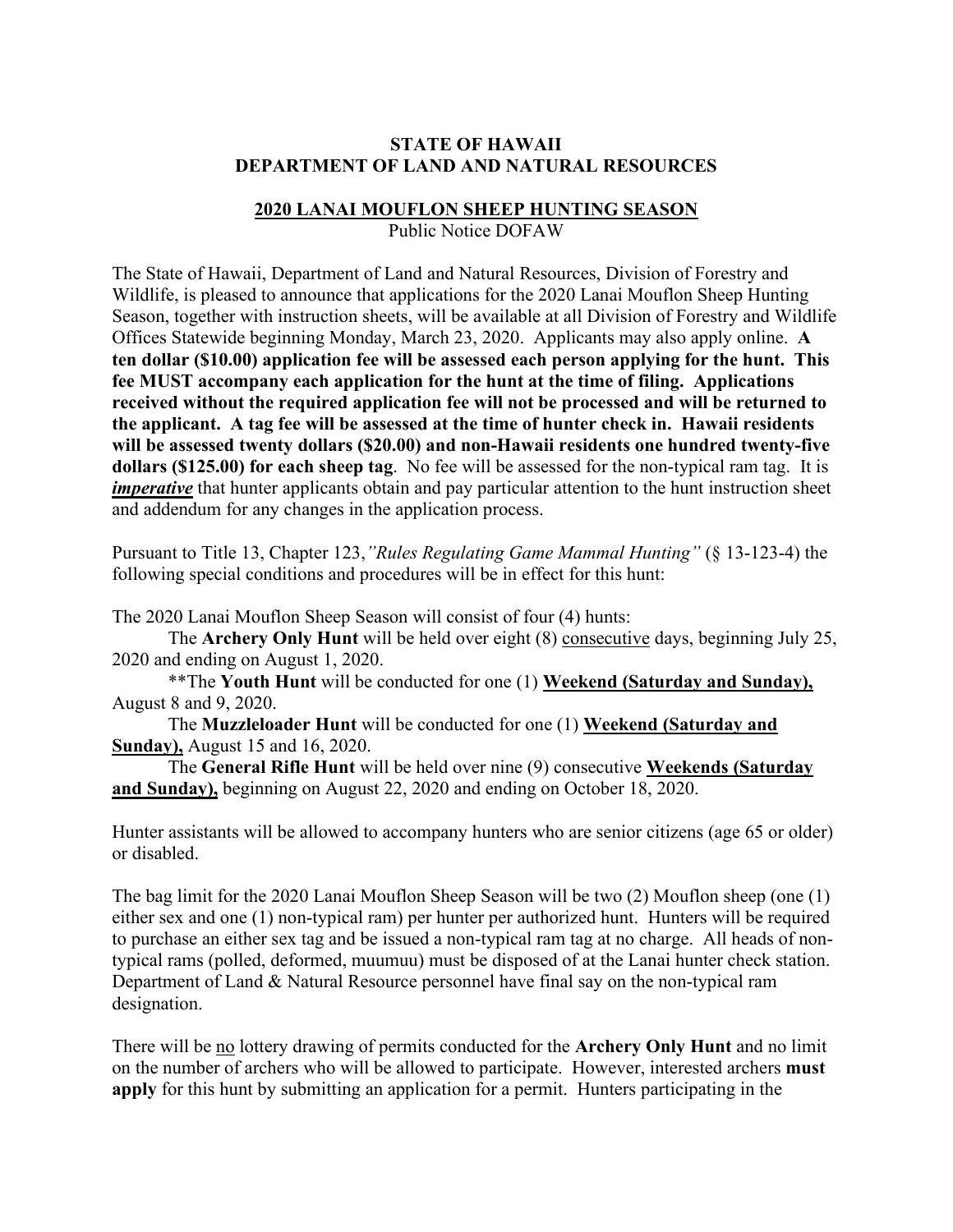**Archery Only Hunt** will be allowed to apply for and participate in either the **Muzzleloader Hunt** or the **General Rifle Hunt** lotteries. Archery hunters may check in on the Friday preceding the first day of the hunt or daily throughout the hunt period during the check station hours listed below to validate permits and receive their tags.

- Friday, July 24, 2020 between the hours of 8:00 a.m. and 8:00 p.m.
- Saturday, July 25, 2020 to Saturday, August 1, 2020 between the hours of 8:00 a.m. and 3:30 p.m.

All archery hunters must report their take or their intent to hunt the next day providing their tags remain unfilled. Upon completion, archers **MUST** return their permits to the Lanai hunter check station documenting, if applicable, number of animals taken, including sex and unit harvested.

## **MOUFLON HUNTING OPPORTUNITIES FOR YOUTH HUNTERS:**

## \*\* YOUTH HUNT

- Youth hunters must be 15 yrs of age or younger (HAR13-123-2), possess a valid 2020-21 State of Hawaii hunting license and be accompanied by a non-hunting adult (18 yrs of age or older) who also possesses a valid 2020-21 State of Hawaii hunting license. Only the youth hunter will be required to submit an application. A permit will be issued to the adult at the time of hunter check in.
- Youth hunters will be issued tags at the time of hunter check in. Tags are valid only for the type of hunt applied for.
- A total of 175 youth hunters will be drawn for the weekend. If the total application of youth hunters exceeds 175, a lottery will be conducted to establish going and standby positions.
- Youth hunters will be limited to carry one (1) type of hunting equipment while in the hunting area. Blaze orange is required for all youth hunters and accompanying adults.
- One (1) adult may accompany one (1) youth for this hunt.
- Youth hunters will also be allowed to apply for and participate in the archery only hunt and either the muzzleloader hunt or general rifle hunt. Youth hunters must submit a separate application for each hunt.

Participation in the **Muzzleloader Hunt** may be assigned by lottery if application levels exceed the allotted number of hunters allowed in the hunting area. The **General Rifle Hunt** will be assigned by lottery drawing. Interested hunters **may apply for either the Muzzleloader Hunt** Lottery or the **General Rifle Hunt** Lottery, but may **NOT** apply for **BOTH**.

Applications for all hunts may be **submitted in-person or mailed,** to the **Maui Division of Forestry and Wildlife Office, 685 Haleakala Hwy, Kahului, HI 96732.** Lanai residents only are to mail or deliver their applications to the Lanai Division of Forestry and Wildlife Office at 917 Fraser Ave., P.O. Box 630661, Lanai City, HI 96763. To apply online for this hunt, go to [https://gohunthawaii.ehawaii.gov.](https://gohunthawaii.ehawaii.gov/) The **DEADLINE** for submitting applications will be **4:00 p.m.** on **Friday, April 24, 2020.** Interested hunters are encouraged to submit their application well before the application **DEADLINE** to insure proper processing.